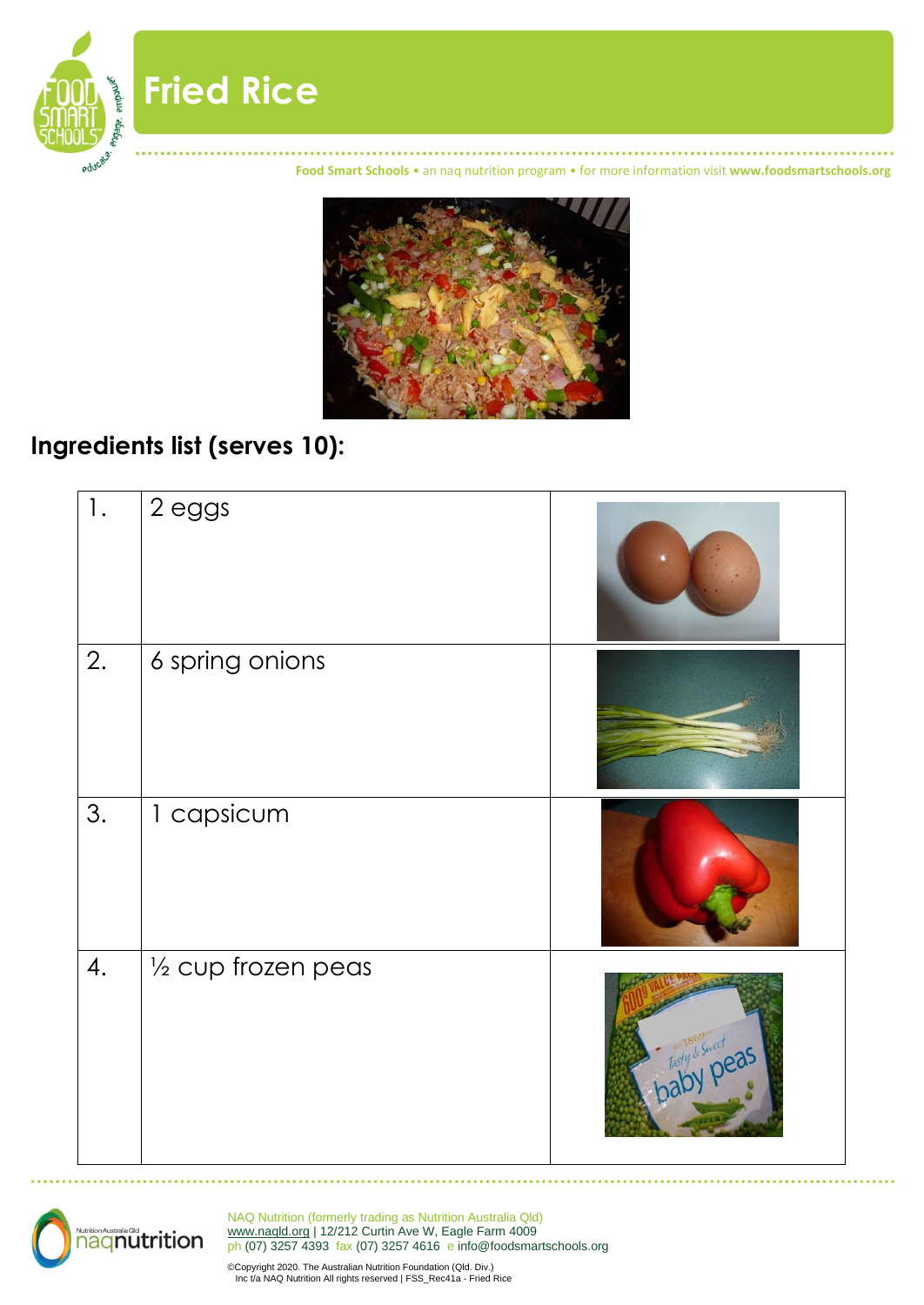**Food Smart Schools** • an naq nutrition program • for more information visit **www.foodsmartschools.org**

| 5. | $\frac{1}{2}$ cup frozen corn  | straliar<br><b>GH #</b> |
|----|--------------------------------|-------------------------|
| 6. | 4 slices ham                   |                         |
| 7. | 1 cup uncooked rice            |                         |
| 8. | 2 teaspoons Sweet Chilli Sauce | <b>SLLIP</b> ot         |
| 9. | 3 tablespoons Soy Sauce        | 圖                       |

**Fried Rice**

<sup>e</sup>ngage, <sub>empowe</sub>r

educate.

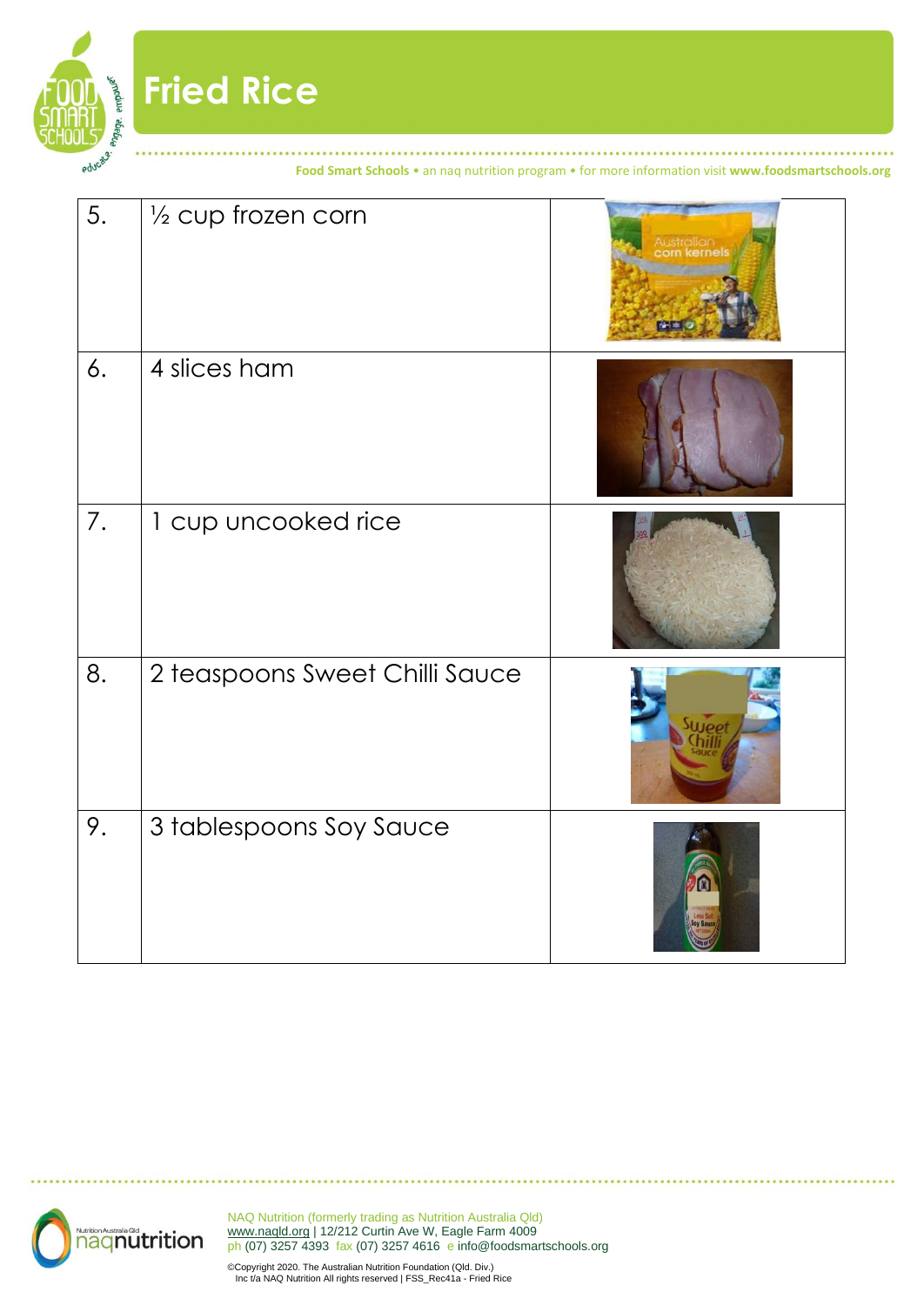

### **Equipment:**



![](_page_2_Picture_3.jpeg)

NAQ Nutrition (formerly trading as Nutrition Australia Qld) [www.naqld.org](http://www.naqld.org/) | 12/212 Curtin Ave W, Eagle Farm 4009 ph (07) 3257 4393 fax (07) 3257 4616 e info@foodsmartschools.org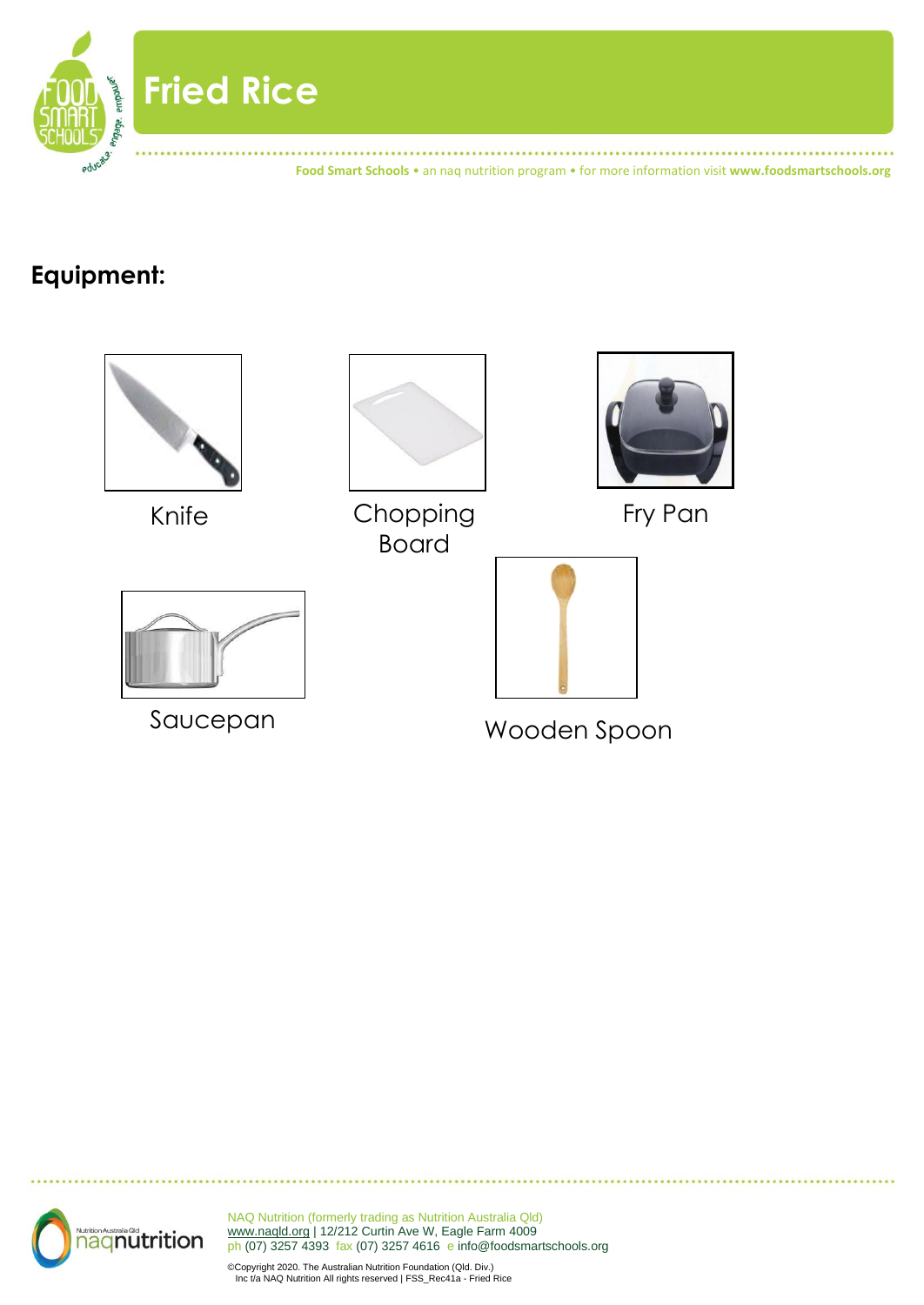![](_page_3_Picture_0.jpeg)

**Fried Rice**

**Food Smart Schools** • an naq nutrition program • for more information visit **www.foodsmartschools.org**

### **Method:**

| 1. | Bring 4 cups of<br>water to boil in<br>saucepan.                             |  |                   |
|----|------------------------------------------------------------------------------|--|-------------------|
| 2. | Add rice,<br>cover and<br>simmer for 10<br>minutes. Until<br>rice is tender. |  | <b>10 Minutes</b> |
| 3. | Drain rice and<br>rinse with hot<br>water.                                   |  |                   |
| 4. | Slice Spring<br>onions                                                       |  |                   |
| 5. | Dice ham                                                                     |  |                   |

![](_page_3_Picture_4.jpeg)

NAQ Nutrition (formerly trading as Nutrition Australia Qld) [www.naqld.org](http://www.naqld.org/) | 12/212 Curtin Ave W, Eagle Farm 4009 ph (07) 3257 4393 fax (07) 3257 4616 e info@foodsmartschools.org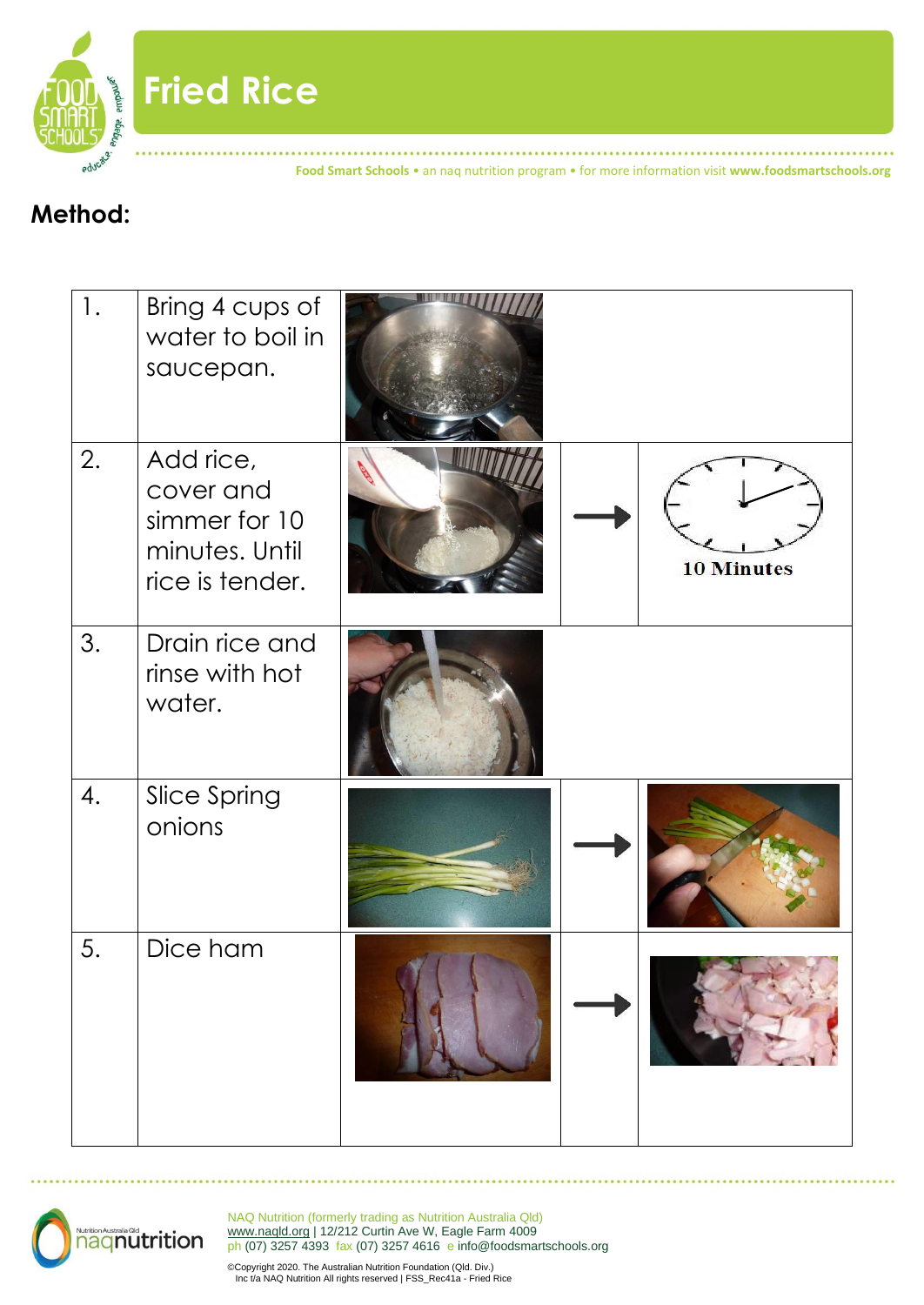![](_page_4_Picture_0.jpeg)

# **Fried Rice**

**Food Smart Schools** • an naq nutrition program • for more information visit **www.foodsmartschools.org**

| 6.  | Dice capsicum                                 |       |  |
|-----|-----------------------------------------------|-------|--|
| 7.  | Crack eggs<br>into a small<br>bowl and whisk  |       |  |
| 8.  | Heat a frying<br>pan, spray with<br>oil.      | dh    |  |
| 9.  | Add eggs,<br>cook for 2-3<br>minutes.         |       |  |
| 10. | Roll up egg,<br>remove from<br>pan and slice. | WWWWW |  |

![](_page_4_Picture_4.jpeg)

NAQ Nutrition (formerly trading as Nutrition Australia Qld) [www.naqld.org](http://www.naqld.org/) | 12/212 Curtin Ave W, Eagle Farm 4009 ph (07) 3257 4393 fax (07) 3257 4616 e info@foodsmartschools.org